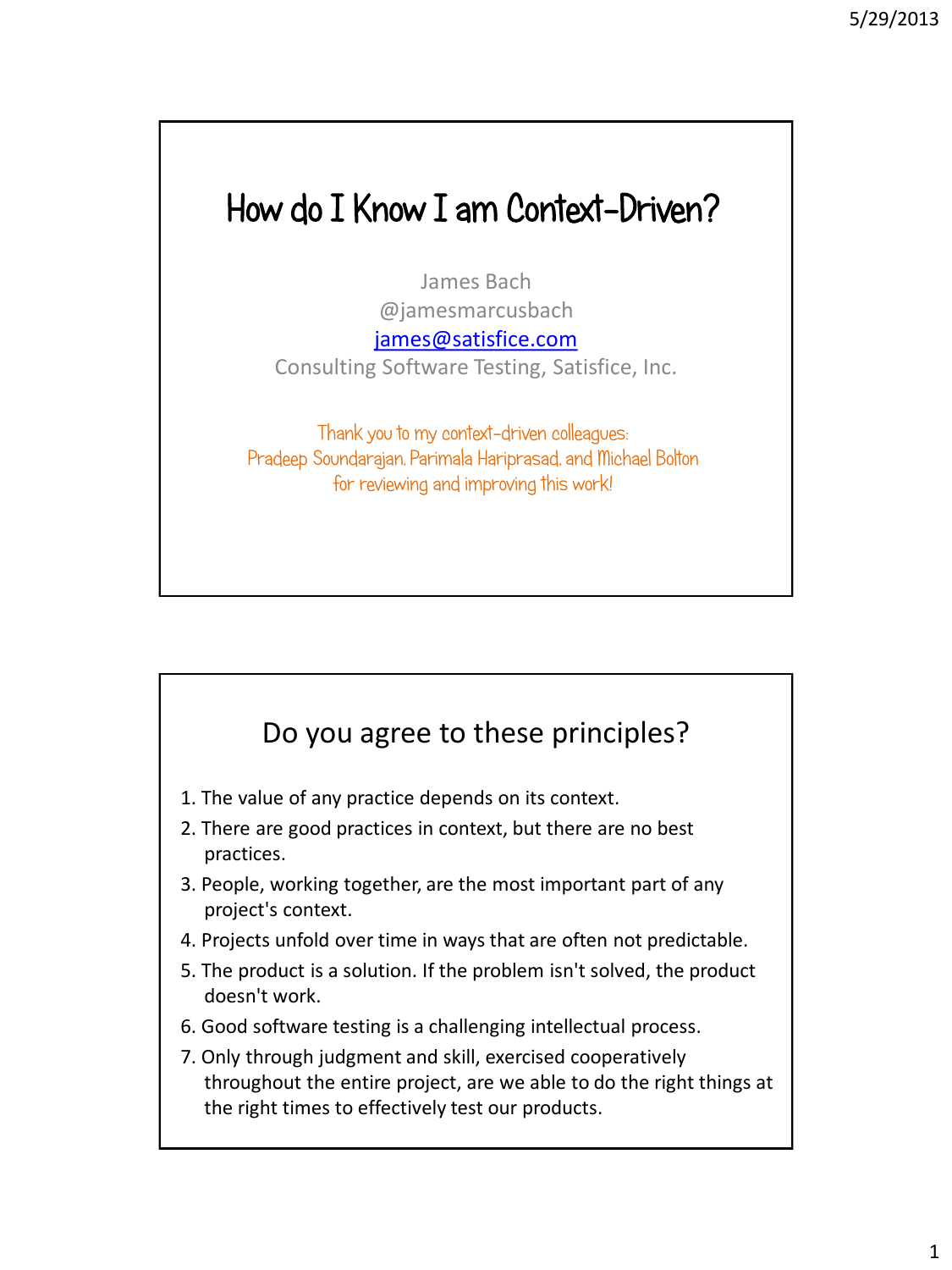

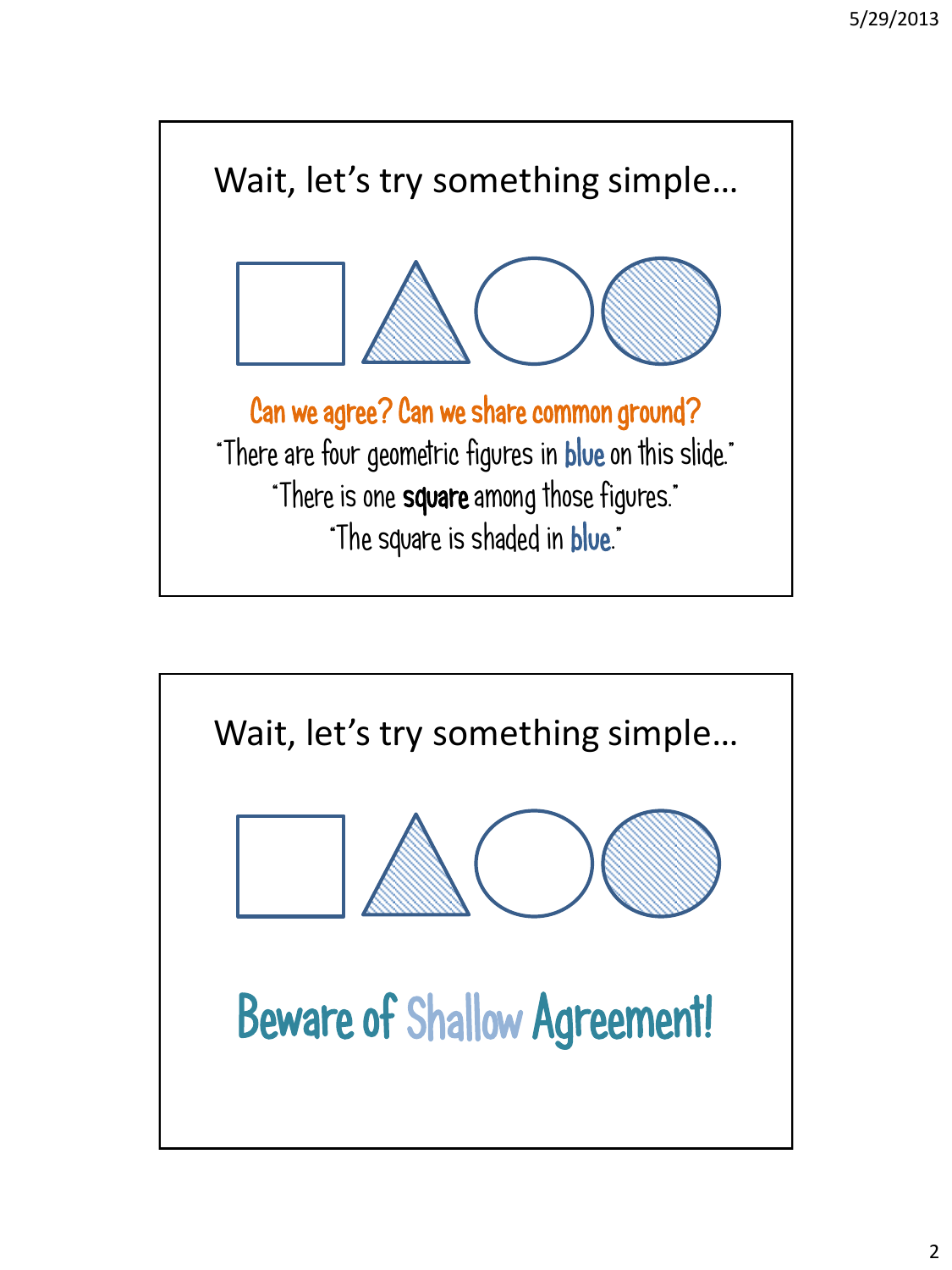### Three Different Things are Called "Context-Driven"

- A paradigm (the model by which I understand, experience, value, explain and categorize good testing)
- A community (people I influence and am influenced by who espouse the principles of the Context-Driven School)
- An approach (a heuristic I apply in my test projects)

All these things relate to the seven principles.



- 1. The **Problem-solving**epends on its context.
- 2. Ther**Problem-solving and scientific discipline** practices.
- 3. People, working to most important part of any projscientific discipline
- 4. Proj**Non-linearity and scientific discipline** dictable.
- 5. The **Humanism and community discipline** e product doesn't work.
- 6. Good **Problem-solving and humanismal process.**
- 7. Only Problem+solving, humanism, community, throughouline arity project, are we able to do the right things at the right times to effectively test our products.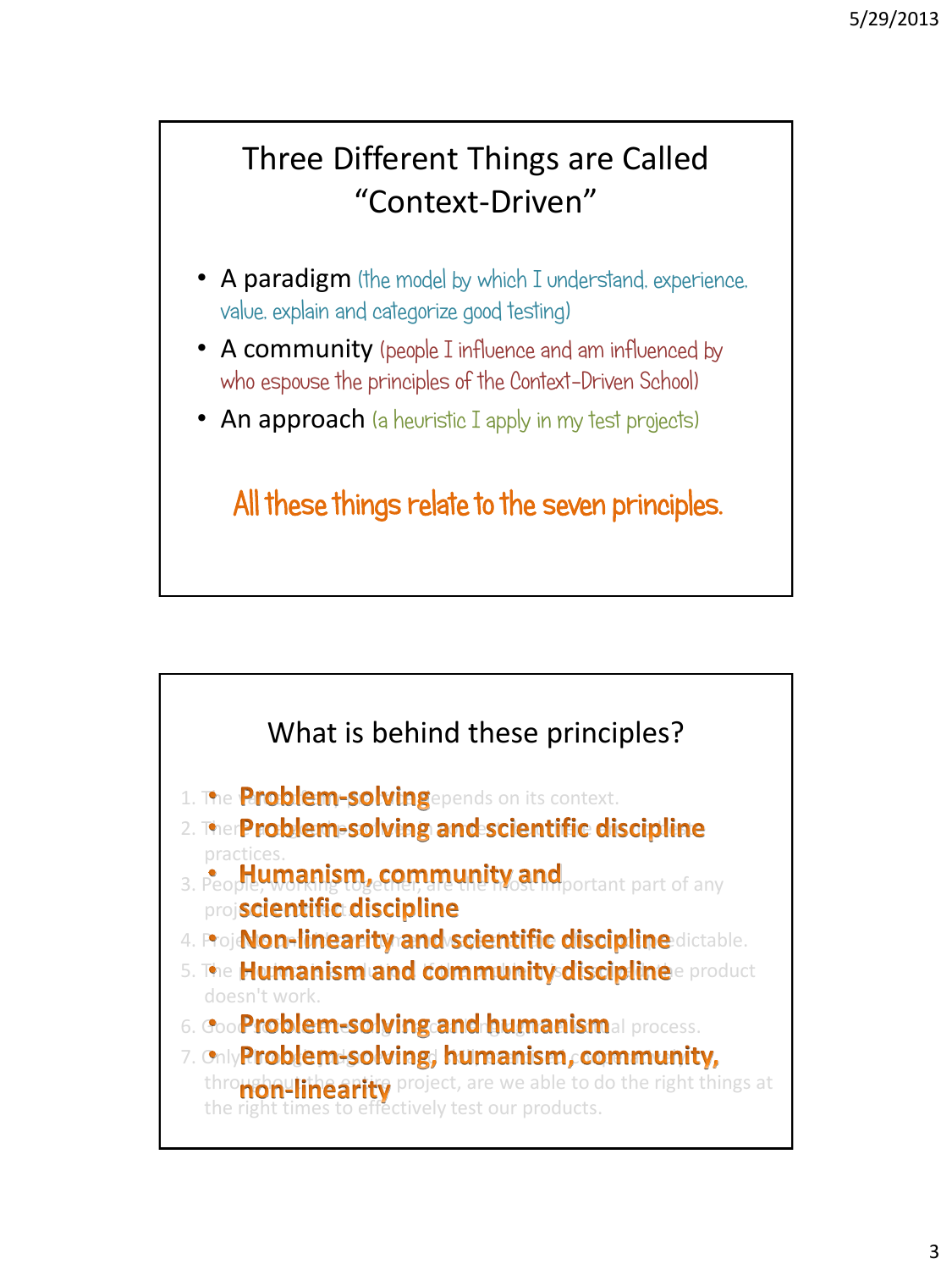

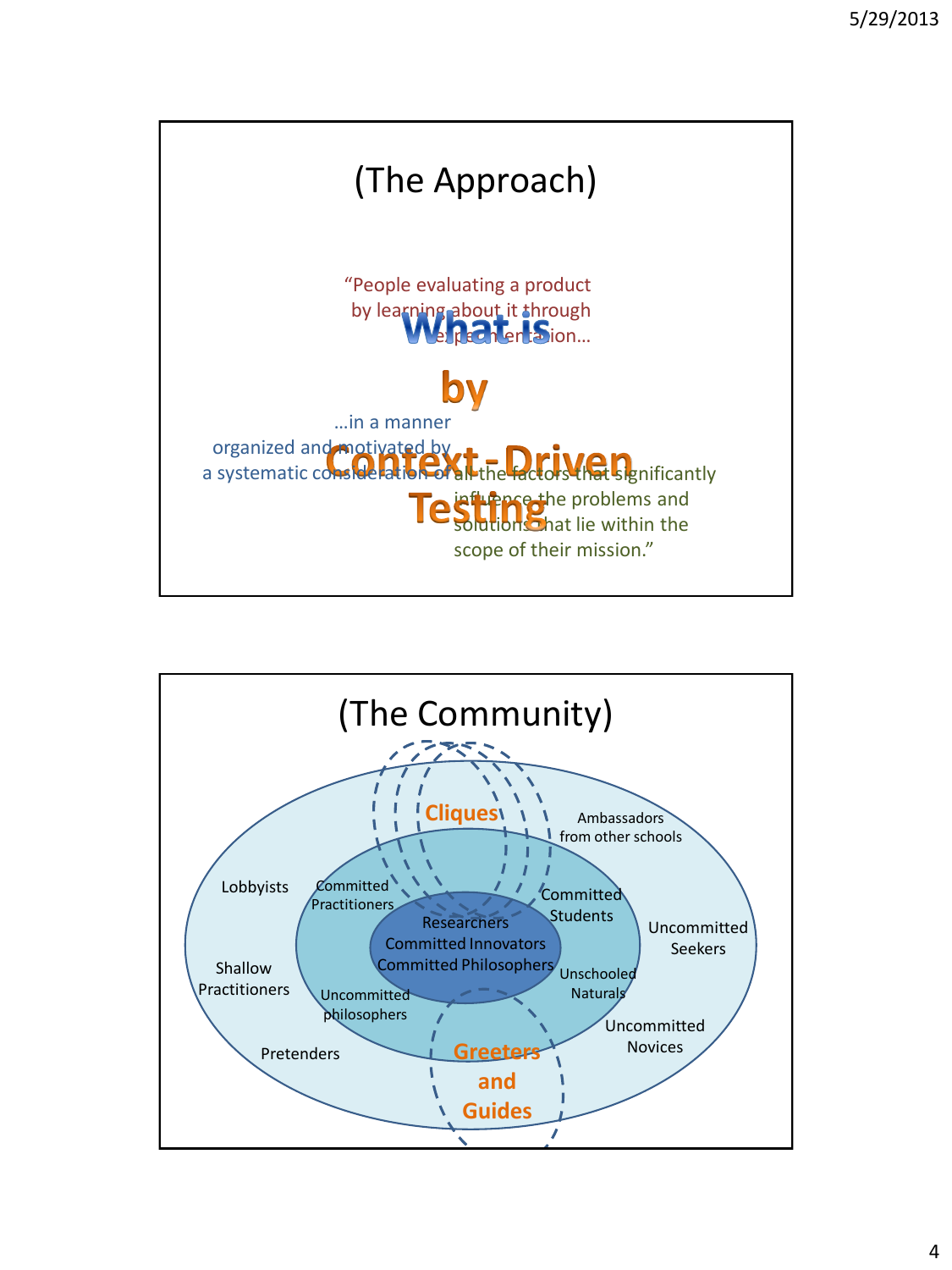### Implicit principles of the Context-Driven School of Testing

- **Context Primacy:** Context is not inert scenery, it embodies vital information, resources, constraints, and other agents that must inform all competent work.
- **Scientific Aspiration:** Folklore is not a basis for a respectable craft. Our work is informed by evidence, cleaned and tempered by skepticism and vigorous debate. Community status is accumulated through demonstrated and demonstrable merit. We avoid groundless and exaggerated claims.
- **Systems Non-Linearity:** Our systems are not practically predictable or reducible in terms of linear or statistical equations. We must use non-linear, cybernetic control methods, and learn to live with uncertainty.
- **Testing as Investigation:** Testing is not just fact checking and it is *not* quality improvement. It is an open-ended investigation and learning process focused on discovering problems.
- **Humanist Sensibility:** Technical workers are not interchangeable resources. All technical work is done by unique, unreliable people, and to be good at technical work we must develop as people.
- **Tester Autonomy:** We are not robots or slaves: we have *agency*. We manage the value of our time and bear responsibility for doing ethical work. We must cultivate the courage to do that.
- **Tester Responsibility**: We are not alone. We work within a social network in which value is constructed and responsibility is shared. This happens on project, corporate, professional, and societal levels.
- **Methodology Authorship:** Ignorantly mimicking behavior is not competent work. Competent testers must design (or adapt) and test their own practices and heuristics.
- **Skill Development:** Technical work is not brute labor. Methodology skill , in both tacit and explicit form, is absolutely required to fulfill our mission, and development of such skill is an ongoing obligation.

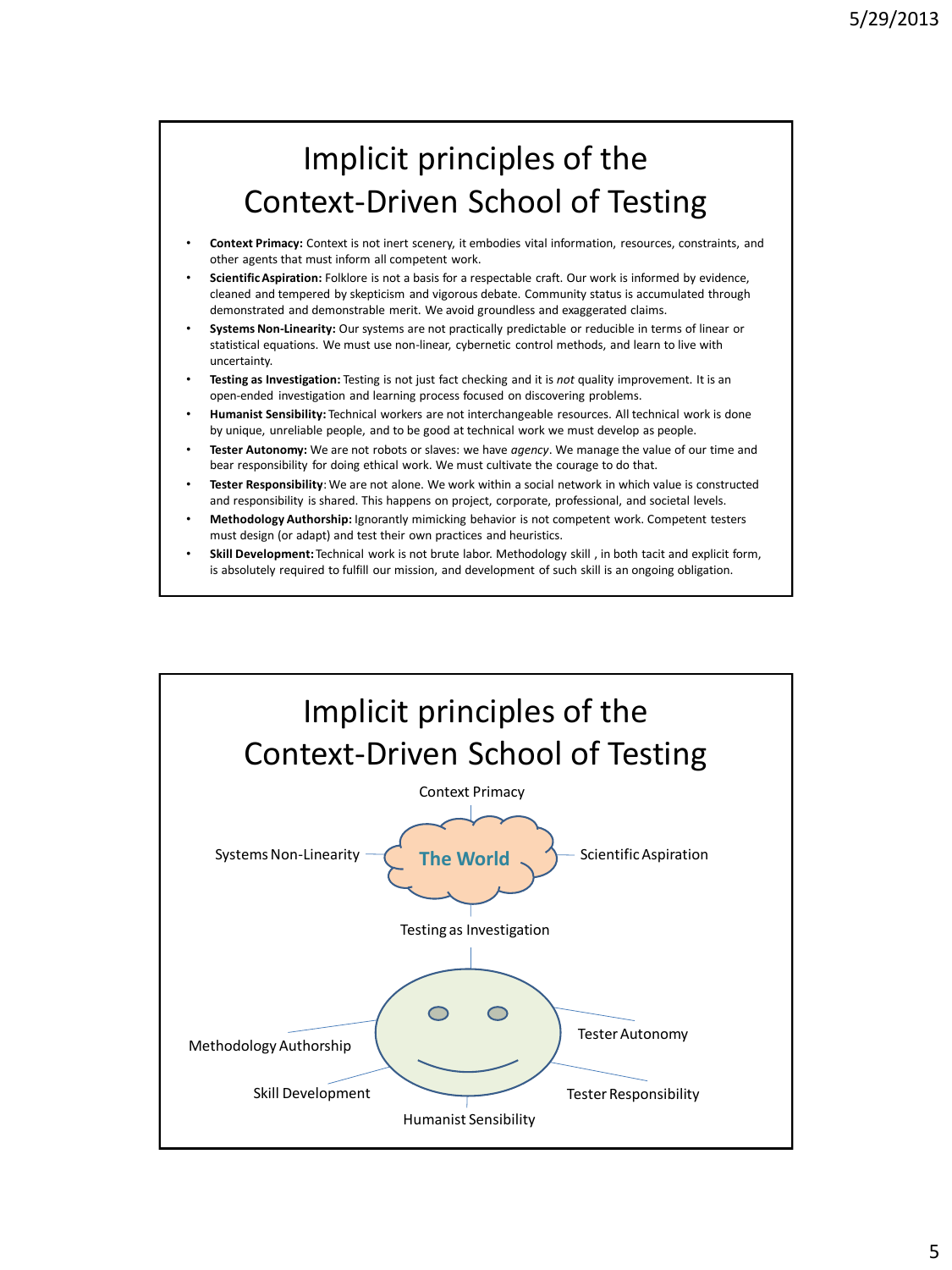# What About Bad Work?

Bad work is any work that YOU think should be done differently in order to reasonably fulfill YOUR obligations to your client, project, company, or society in terms of the Context-Driven Testing principles as YOU interpret them.

**You may experience pressure to perform bad work or to allow your work to suffer due to the impact of other people's bad work.**

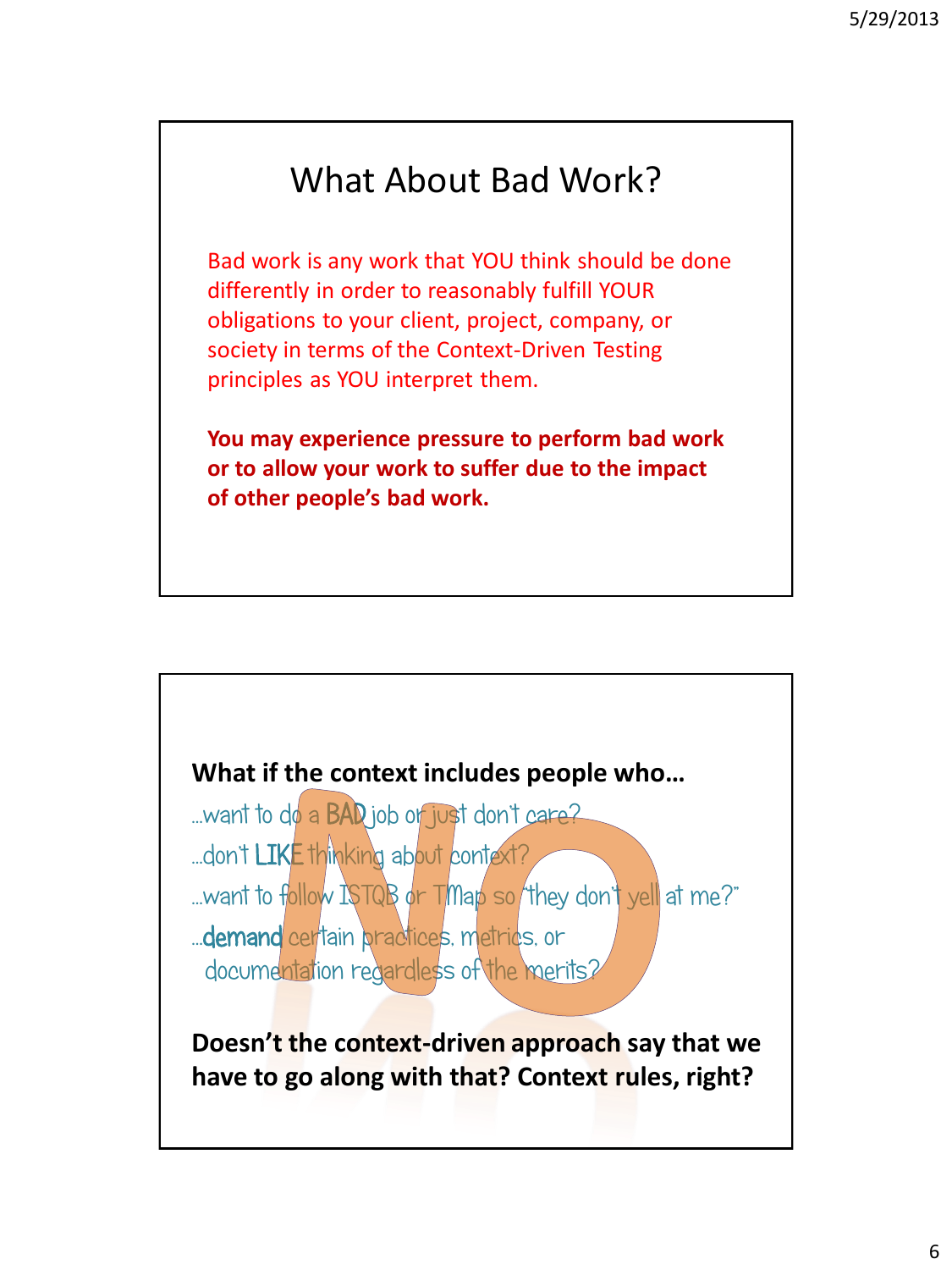# When is Bad Work Tolerable?

"When there is hope." - Parimala Hariprasad

- Possibly when bad work has no bad consequence.
- Possibly when bad work has great side effects.
- Possibly when to get very good, you must go through a bad work phase.
- Possibly when you want to build motivation or awareness about better work.

## Can you do good work (in our terms) and not be context-driven?

Yes, IF any of these conditions apply…

- **Context-Oblivious Exception:** you are not responsible for the quality of your own work because you are under the direct supervision of a responsible tester.
- **Context-Specific Exception:** Your context never changes and your practices already are well-adapted to your project.
- **Context-Imperial Exception:** You impose a particular practice on a project just because you like it, but that obsession causes no harm in that context.